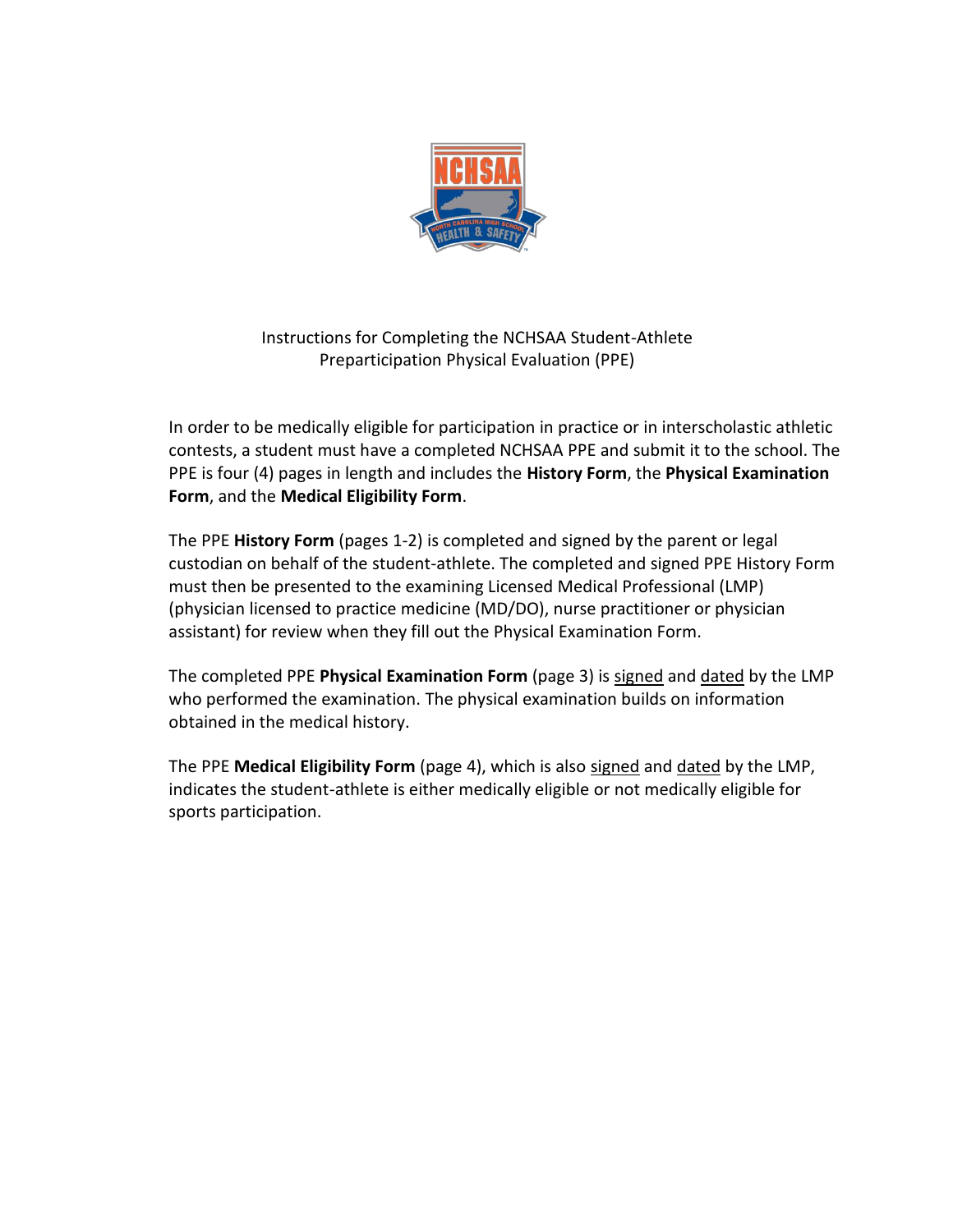## ■ **PREPARTICIPATION PHYSICAL EVALUATION**

# **HISTORY FORM**

Note: Complete and sign this form (with your parents if younger than 18) before your appointment.

| Name:                                                                                                                                                                                                                         |            |                     |                                     |   |  |  |  |
|-------------------------------------------------------------------------------------------------------------------------------------------------------------------------------------------------------------------------------|------------|---------------------|-------------------------------------|---|--|--|--|
|                                                                                                                                                                                                                               |            |                     |                                     |   |  |  |  |
|                                                                                                                                                                                                                               |            |                     |                                     |   |  |  |  |
|                                                                                                                                                                                                                               |            |                     |                                     |   |  |  |  |
| Have you ever had surgery? If yes, list all past surgical procedures. The manufacturer of the surface of the surface of the surface of the surface of the surface of the surface of the surface of the surface of the surface |            |                     |                                     |   |  |  |  |
| Medicines and supplements: List all current prescriptions, over-the-counter medicines, and supplements (herbal and nutritional).                                                                                              |            |                     |                                     |   |  |  |  |
| Do you have any allergies? If yes, please list all your allergies (ie, medicines, pollens, food, stinging insects).                                                                                                           |            |                     |                                     |   |  |  |  |
| Patient Health Questionnaire Version 4 (PHQ-4)                                                                                                                                                                                |            |                     |                                     |   |  |  |  |
| Over the last 2 weeks, how often have you been bothered by any of the following problems? (check box next to appropriate<br>number)                                                                                           |            |                     |                                     |   |  |  |  |
|                                                                                                                                                                                                                               | Not at all | Several days        | Over half the days Nearly every day |   |  |  |  |
| Feeling nervous, anxious, or on edge                                                                                                                                                                                          | $\Box$ 0   | $\Box$ 1            | 72                                  | 3 |  |  |  |
| Not being able to stop or control worrying                                                                                                                                                                                    | $\Box$     | $\Box$ <sup>1</sup> | 72                                  |   |  |  |  |
| Little interest or pleasure in doing things                                                                                                                                                                                   | 10         | □                   |                                     |   |  |  |  |
| Feeling down, depressed, or hopeless                                                                                                                                                                                          | $\Box$     | $\Box$ <sup>1</sup> | $\Box^2$                            | 3 |  |  |  |
| (A sum of ≥3 is considered positive on either subscale [questions 1 and 2, or questions 3 and 4] for screening purposes.)                                                                                                     |            |                     |                                     |   |  |  |  |

| <b>GENERAL QUESTIONS</b><br>(Explain "Yes" answers at the end of this form.<br>Circle questions if you don't know the answer.) | <b>Yes</b> | <b>No</b> |
|--------------------------------------------------------------------------------------------------------------------------------|------------|-----------|
| 1. Do you have any concerns that you would like to<br>discuss with your provider?                                              |            |           |
| 2. Has a provider ever denied or restricted your<br>participation in sports for any reason?                                    |            |           |
| 3. Do you have any ongoing medical issues or<br>recent illness?                                                                |            |           |
| <b>HEART HEALTH QUESTIONS ABOUT YOU</b>                                                                                        | <b>Yes</b> | <b>No</b> |
| 4. Have you ever passed out or nearly passed out<br>during or after exercise?                                                  |            |           |
| 5. Have you ever had discomfort, pain, tightness,<br>or pressure in your chest during exercise?                                |            |           |
| 6. Does your heart ever race, flutter in your chest,<br>or skip beats (irregular beats) during exercise?                       |            |           |
| 7. Has a doctor ever told you that you have any<br>heart problems?                                                             |            |           |
| 8. Has a doctor ever requested a test for your<br>heart? For example, electrocardiography (ECG)<br>or echocardiography.        |            |           |

| <b>HEART HEALTH QUESTIONS ABOUT YOU</b><br>(CONTINUED)                                                                                                                                                                                                                                                                                    | <b>Yes</b> | <b>No</b> |
|-------------------------------------------------------------------------------------------------------------------------------------------------------------------------------------------------------------------------------------------------------------------------------------------------------------------------------------------|------------|-----------|
| 9. Do you get light-headed or feel shorter of breath<br>than your friends during exercise?                                                                                                                                                                                                                                                |            |           |
| 10. Have you ever had a seizure?                                                                                                                                                                                                                                                                                                          |            |           |
| HEART HEALTH QUESTIONS ABOUT YOUR FAMILY                                                                                                                                                                                                                                                                                                  | <b>Yes</b> | <b>No</b> |
| 11. Has any family member or relative died of heart<br>problems or had an unexpected or unexplained<br>sudden death before age 35 years (including<br>drowning or unexplained car crash)?                                                                                                                                                 |            |           |
| 12. Does anyone in your family have a genetic heart<br>problem such as hypertrophic cardiomyopathy<br>(HCM), Marfan syndrome, arrhythmogenic right<br>ventricular cardiomyopathy (ARVC), long QT<br>syndrome (LQTS), short QT syndrome (SQTS),<br>Brugada syndrome, or catecholaminergic poly-<br>morphic ventricular tachycardia (CPVT)? |            |           |
| 13. Has anyone in your family had a pacemaker or<br>an implanted defibrillator before age 35?                                                                                                                                                                                                                                             |            |           |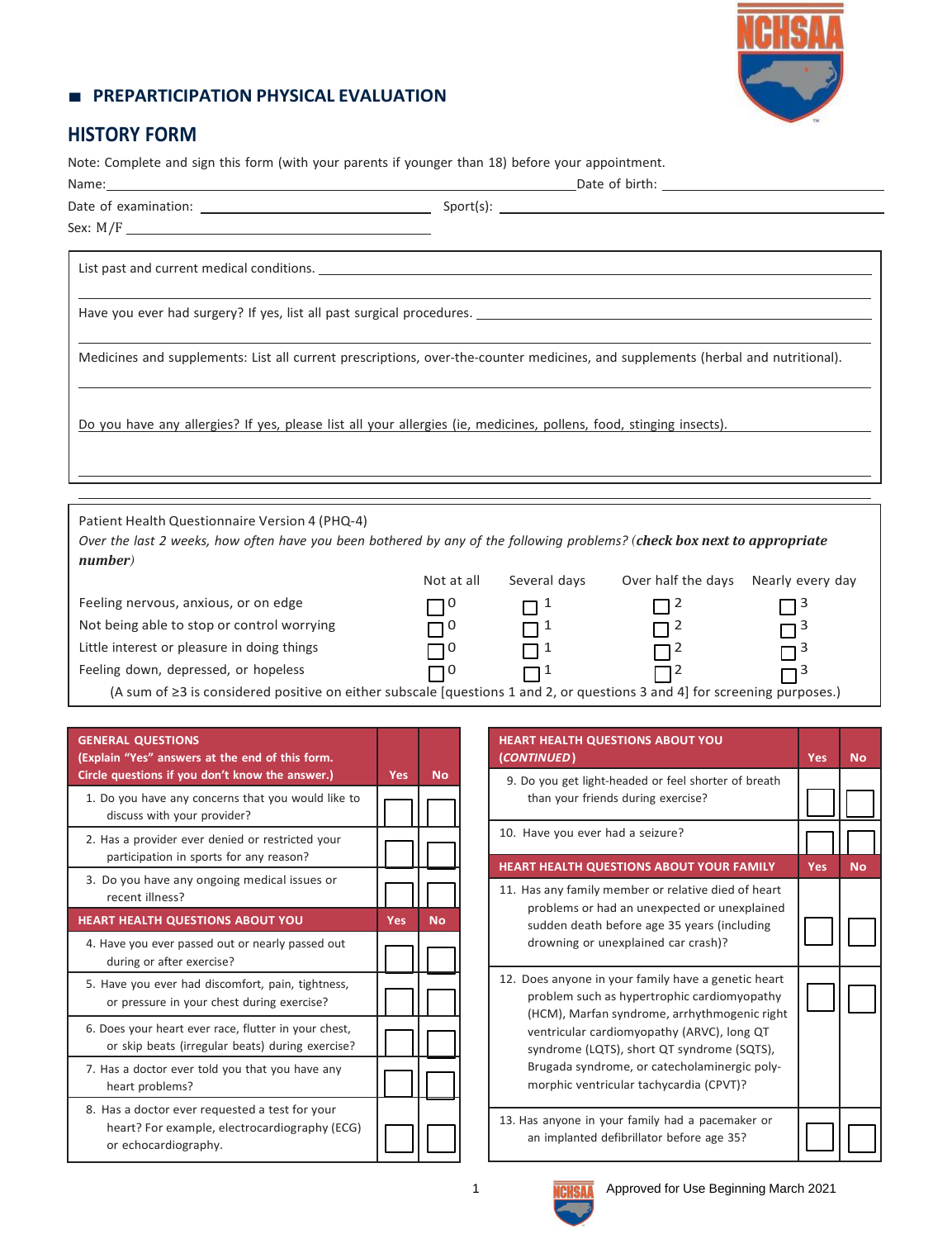| <b>BONE AND JOINT QUESTIONS</b>                                                                                                                                | <b>Yes</b> | <b>No</b> | N                   |
|----------------------------------------------------------------------------------------------------------------------------------------------------------------|------------|-----------|---------------------|
| 14. Have you ever had a stress fracture or an injury<br>to a bone, muscle, ligament, joint, or tendon that<br>caused you to miss a practice or game?           |            |           | 2<br>2              |
| 15. Do you have a bone, muscle, ligament, or joint<br>injury that bothers you?                                                                                 |            |           | $\overline{2}$      |
| <b>MEDICAL QUESTIONS</b>                                                                                                                                       | <b>Yes</b> | <b>No</b> | $\overline{2}$      |
| 16. Do you cough, wheeze, or have difficulty<br>breathing during or after exercise?                                                                            |            |           | F<br>$\overline{2}$ |
| 17. Are you missing a kidney, an eye, a testicle<br>(males), your spleen, or any other organ?                                                                  |            |           | 3                   |
| 18. Do you have groin or testicle pain or a painful<br>bulge or hernia in the groin area?                                                                      |            |           | $\overline{3}$<br>3 |
| 19. Do you have any recurring skin rashes or<br>rashes that come and go, including herpes or<br>methicillin-resistant Staphylococcus aureus<br>(MRSA)?         |            |           | Ex                  |
| 20. Have you had a concussion or head injury that<br>caused confusion, a prolonged headache, or<br>memory problems?                                            |            |           |                     |
| 21. Have you ever had numbness, had tingling, had<br>weakness in your arms or legs, or been unable<br>to move your arms or legs after being hit or<br>falling? |            |           |                     |
| 22. Have you ever become ill while exercising in the<br>heat?                                                                                                  |            |           |                     |
| 23. Do you or does someone in your family have<br>sickle cell trait or disease?                                                                                |            |           |                     |
| 24. Have you ever had or do you have any prob-<br>lems with your eyes or vision?                                                                               |            |           |                     |

| <b>MEDICAL QUESTIONS (CONTINUED)</b>                                                    | Yes | <b>No</b> |
|-----------------------------------------------------------------------------------------|-----|-----------|
| 25. Do you worry about your weight?                                                     |     |           |
| 26. Are you trying to or has anyone recommended<br>that you gain or lose weight?        |     |           |
| 27. Are you on a special diet or do you avoid<br>certain types of foods or food groups? |     |           |
| 28. Have you ever had an eating disorder?                                               |     |           |
| <b>FEMALES ONLY</b>                                                                     | Yes | <b>No</b> |
| 29. Have you ever had a menstrual period?                                               |     |           |
| 30. How old were you when you had your first<br>menstrual period?                       |     |           |
| 31. When was your most recent menstrual period?                                         |     |           |
| 32. How many periods have you had in the past 12<br>months?                             |     |           |

**Explain "Yes" answers here.**

*By signing below, I agree that I have reviewed and answered each question above. Every question is answered completely and is correct to the b est of my knowledge. Furthermore, I give permission for my child to participate in sports. I understand that this examination is a limited screening and does not substitute for your yearly wellness check up with my child's family physician. I further understand that the examination is being performed by a volunteer medical provider and that under North Carolina law, a volunteer medical or health care provider shall not be liable for damages for injuries or death alleged to have occurred by reason of an act or omission in the medical or health care provider's voluntary provision of health care services unless it is established that the injuries or death were caused by gross negligence, wanton conduct, or intentional wrongdoing on the part of the volunteer medical or health care provider*

| Signature of athlete:                                                                                   |  |
|---------------------------------------------------------------------------------------------------------|--|
| Signature of parent or guardian: example and the state of the state of the state of parent or guardian: |  |
| Date:                                                                                                   |  |
| School for 2022-2023 Academic Year:                                                                     |  |

© 2019 American Academy of Family Physicians, American Academy of Pediatrics, American College of Sports Medicine, American Medical Society for Sports Medicine, American Orthopaedic Society for Sports Medicine, and American Osteopathic Academy of Sports Medicine. Permission is granted to reprint for noncommercial, educa*tional purposes with acknowledgment.*

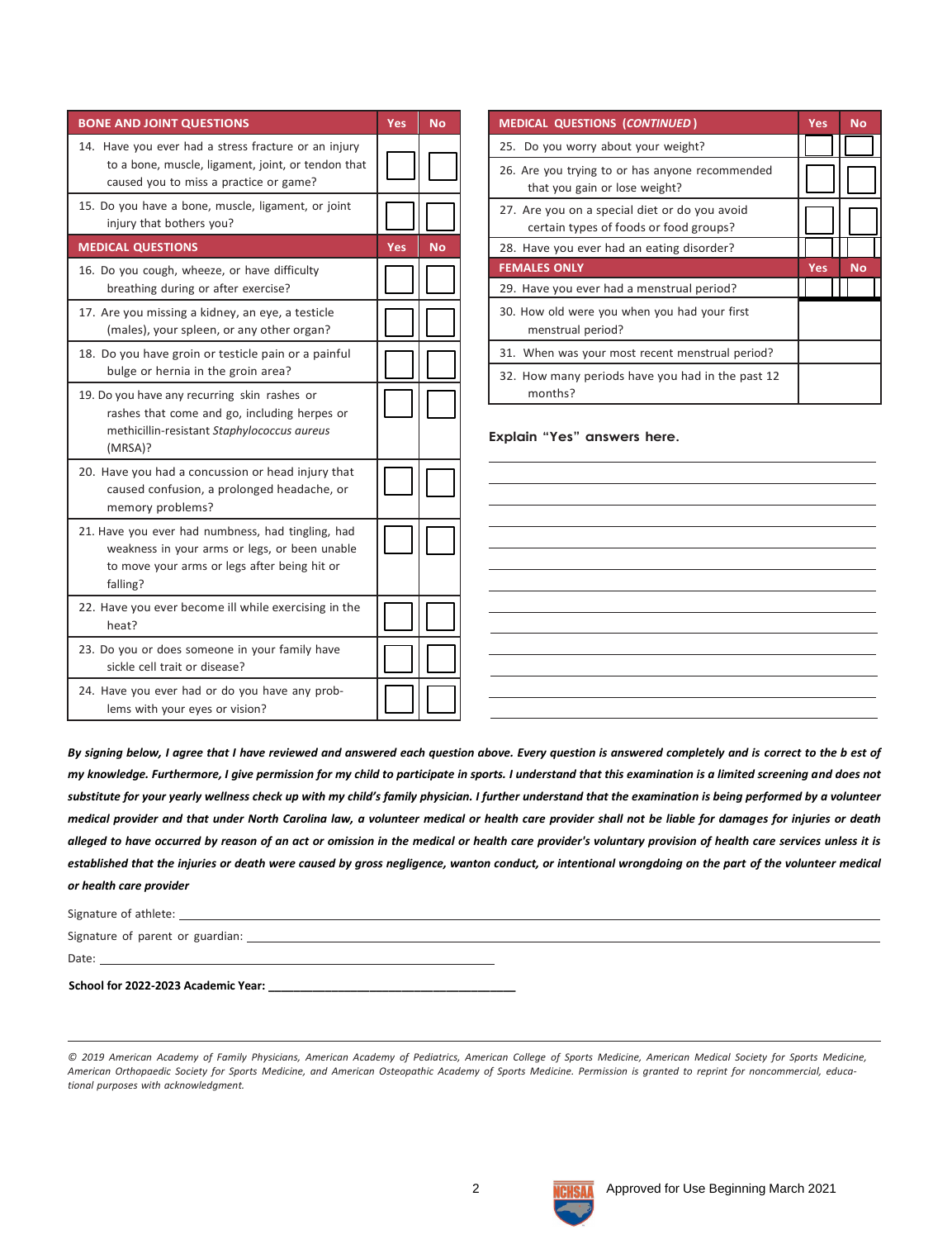## ■ **PREPARTICIPATION PHYSICAL EVALUATION**

## **PHYSICAL EXAMINATION FORM**

Name:

#### *PHYSICIAN REMINDERS*

1. Consider additional questions on more-sensitive issues.

- Do you feel stressed out or under a lot of pressure?
- Do you ever feel sad, hopeless, depressed, or anxious?
- Do you feel safe at your home or residence?
- Have you ever tried cigarettes, e-cigarettes, chewing tobacco, snuff, or dip?
- During the past 30 days, did you use chewing tobacco, snuff, or dip?
- Do you drink alcohol or use any other drugs?
- Have you ever taken anabolic steroids or used any other performance-enhancing supplement?
- Have you ever taken any supplements to help you gain or lose weight or improve your performance?
- Do you wear a seat belt, use a helmet, and use condoms?
- 2. Consider reviewing questions on cardiovascular symptoms (Q4–Q13 of History Form).

| <b>EXAMINATION</b> |                                                |       |           |                                                                |                                                                                                                                                      |         |            |               |            |                          |
|--------------------|------------------------------------------------|-------|-----------|----------------------------------------------------------------|------------------------------------------------------------------------------------------------------------------------------------------------------|---------|------------|---------------|------------|--------------------------|
| Height:            |                                                |       |           | Weight:                                                        |                                                                                                                                                      |         |            |               |            |                          |
| BP:                |                                                | $($ / | $\lambda$ | Pulse:                                                         | Vision: R 20/                                                                                                                                        | $L$ 20/ | Corrected: |               | $Y \cup N$ |                          |
| <b>MEDICAL</b>     |                                                |       |           |                                                                |                                                                                                                                                      |         |            | <b>NORMAL</b> |            | <b>ABNORMAL FINDINGS</b> |
| Appearance         |                                                |       |           | myopia, mitral valve prolapse [MVP], and aortic insufficiency) | • Marfan stigmata (kyphoscoliosis, high-arched palate, pectus excavatum, arachnodactyly, hyperlaxity,                                                |         |            |               |            |                          |
| • Hearing          | Eyes, ears, nose, and throat<br>• Pupils equal |       |           |                                                                |                                                                                                                                                      |         |            |               |            |                          |
| Lymph nodes        |                                                |       |           |                                                                |                                                                                                                                                      |         |            |               |            |                          |
| Heart <sup>a</sup> |                                                |       |           |                                                                | • Murmurs (auscultation standing, auscultation supine, and ± Valsalva maneuver)                                                                      |         |            |               |            |                          |
| Lungs              |                                                |       |           |                                                                |                                                                                                                                                      |         |            |               |            |                          |
| Abdomen            |                                                |       |           |                                                                |                                                                                                                                                      |         |            |               |            |                          |
| Skin<br>$\bullet$  | tinea corporis                                 |       |           |                                                                | Herpes simplex virus (HSV), lesions suggestive of methicillin-resistant Staphylococcus aureus (MRSA), or                                             |         |            |               |            |                          |
|                    |                                                |       |           |                                                                |                                                                                                                                                      |         |            |               |            |                          |
| Neurological       |                                                |       |           |                                                                |                                                                                                                                                      |         |            |               |            |                          |
|                    | <b>MUSCULOSKELETAL</b>                         |       |           |                                                                |                                                                                                                                                      |         |            | <b>NORMAL</b> |            | <b>ABNORMAL FINDINGS</b> |
| Neck               |                                                |       |           |                                                                |                                                                                                                                                      |         |            |               |            |                          |
| <b>Back</b>        |                                                |       |           |                                                                |                                                                                                                                                      |         |            |               |            |                          |
|                    | Shoulder and arm                               |       |           |                                                                |                                                                                                                                                      |         |            |               |            |                          |
|                    | Elbow and forearm                              |       |           |                                                                |                                                                                                                                                      |         |            |               |            |                          |
|                    | Wrist, hand, and fingers                       |       |           |                                                                |                                                                                                                                                      |         |            |               |            |                          |
| Hip and thigh      |                                                |       |           |                                                                |                                                                                                                                                      |         |            |               |            |                          |
| Knee               |                                                |       |           |                                                                |                                                                                                                                                      |         |            |               |            |                          |
| Leg and ankle      |                                                |       |           |                                                                |                                                                                                                                                      |         |            |               |            |                          |
| Foot and toes      |                                                |       |           |                                                                |                                                                                                                                                      |         |            |               |            |                          |
| Functional         |                                                |       |           |                                                                | • Double-leg squat test, single-leg squat test, and box drop or step drop test                                                                       |         |            |               |            |                          |
| nation of those.   |                                                |       |           |                                                                | a Consider electrocardiography (ECG), echocardiography, referral to a cardiologist for abnormal cardiac history or examination findings, or a combi- |         |            |               |            |                          |
| Address:           |                                                |       |           | Name of health care professional (print or type):              |                                                                                                                                                      |         | Phone:     |               |            | Date:                    |

Signature of health care professional: , MD, DO, NP, or PA (Signature of health care professional: , MD, DO, NP, or PA

© 2019 American Academy of Family Physicians, American Academy of Pediatrics, American College of Sports Medicine, American Medical Society for Sports Medicine, American Orthopaedic Society for Sports Medicine, and American Osteopathic Academy of Sports Medicine. Permission is granted to reprint for noncommercial, educa-

Date of birth: